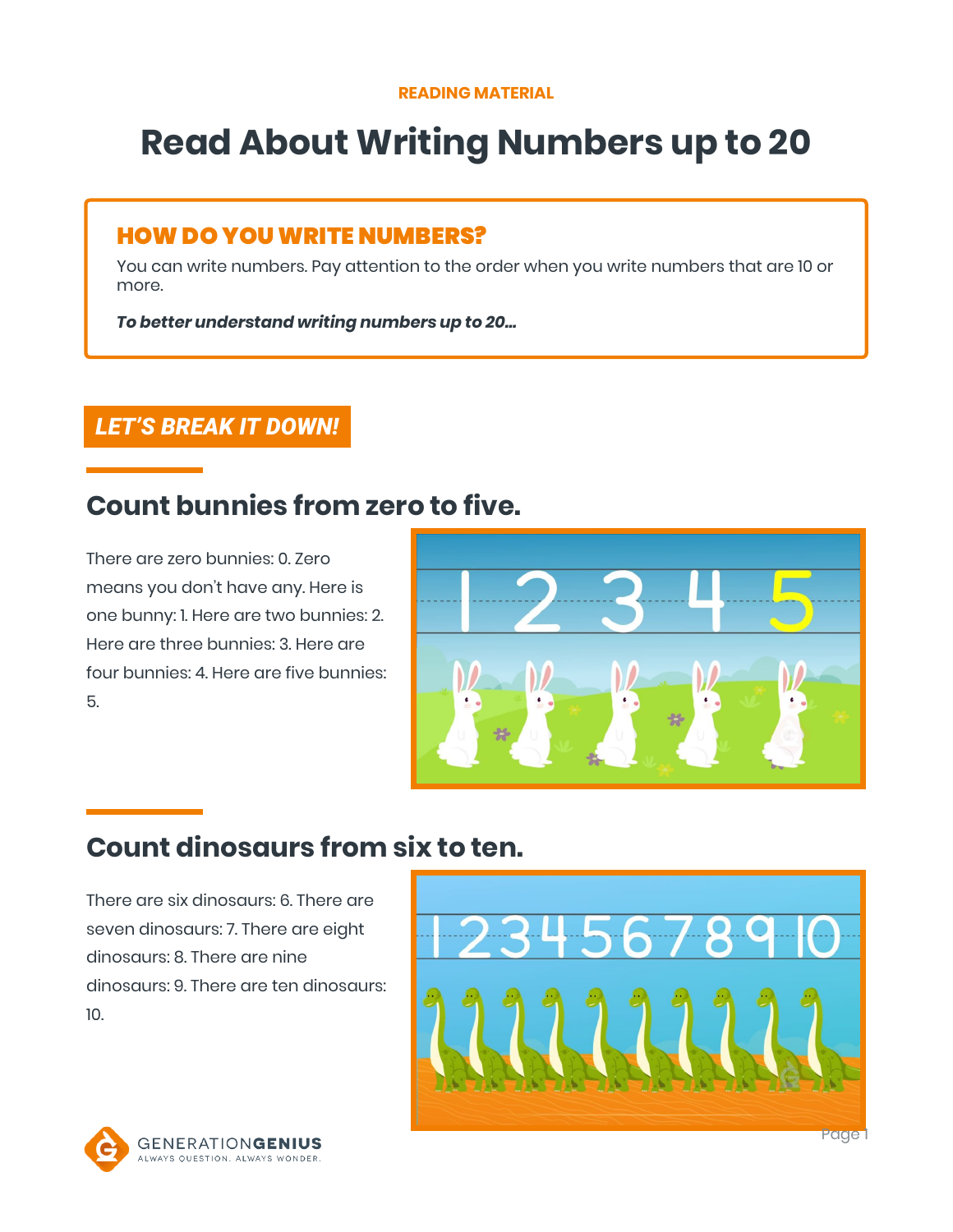## **Count eleven robots.**

There are eleven robots. To write eleven, write a 1 and then a 1 next to it: 11. 11 is the same as 1 ten and 1 one. The first number represents how many tens you have. The second number represents how many ones you have.



# **Count more robots.**

There are more robots. To write twelve, write a 1 and then a 2: 12. This is 1 ten and 2 ones. To write thirteen, write a 1 and then a 3: 13. This is 1 ten and 3 ones. Keep going. 14. 15. 16. 17. 18. 19. 20. To write twenty, write 20. This is 2 tens and 0 ones.



# **Count balloons.**

There are fifteen balloons. Fifteen is 1 ten and then 5 ones, so write a 1 and then a 5: 15.